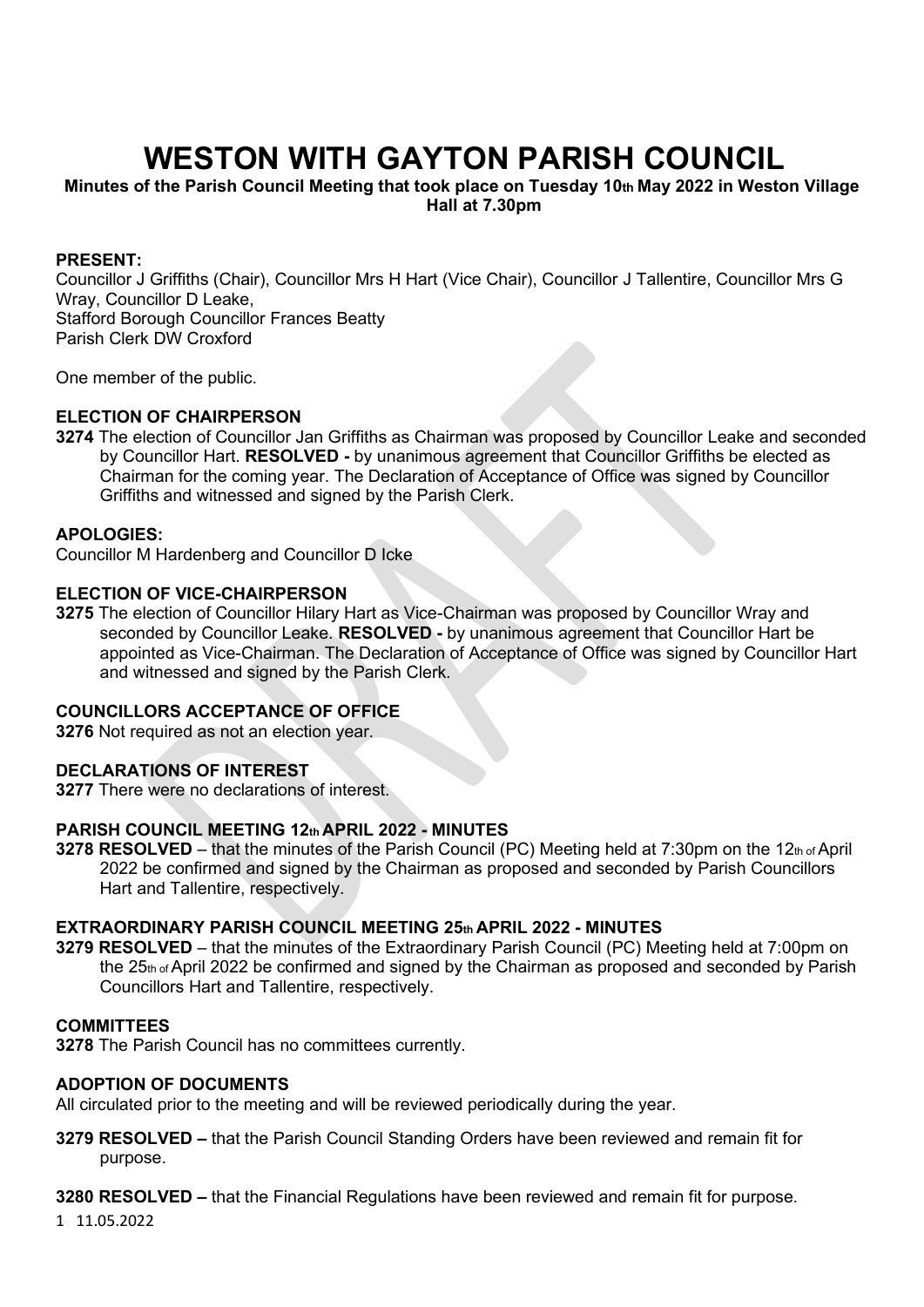- **3281 RESOLVED**  that the Register of Land and Assets has been updated in March 2022 and remains fit for purpose.
- **3282 RESOLVED –** that the procedures for handling requests made under the Freedom of Information Act has been reviewed and remains fit for purpose.
- **3283 RESOLVED**  that the Accident Reporting Procedure has been reviewed and is fit for purpose.
- **3284 RESOLVED**  that the Complaints procedure has been reviewed and is fit for purpose.
- **3285 RESOLVED –** that the Risk Assessment has been reviewed and remains fit for purpose.
- **3286 RESOLVED –** that the Parish Council's Media Policy has been reviewed and remains fit for purpose.
- **3287 RESOLVED –** that the Parish Council's Internal Controls policy has been reviewed and remains fit for purpose.
- **3288 RESOLVED**  that the Parish Council's GDPR Policy has been reviewed and remains fit for purpose.
- **3289 RESOLVED**  that the Parish Council's Safeguarding Policy has been reviewed and remains fit for purpose.
- **3290 RESOLVED**  that the Parish Council's Social Media Policy has been reviewed and remains fit for purpose.

#### **EXTERNAL BODIES**

- **3291** Councillor Wray will continue to represent the Parish Council on the Village Hall Management Committee.
- **3292** Councillor Hart will continue to represent the Parish Council on the Trent Valley Collaboration Group.

#### **INSURANCE**

**3293** The 2022 insurance premium renewal, which is part of a three-year agreement entered into in 2020, was reviewed. **RESOLVED** – to approve the renewal at a cost of £1,238.10.

## **DEVELOPMENTS**

**3294** UPGRADE OF THE EXISTING BASE STATION ADJACENT TO LONDON ROAD (A51) WESTON, STAFFS, ST18 0JW (NGR: 387708/327155) - This mast has now been erected and a resident contacted Councillor Hart before the meeting to ask (1) if planning permission was in place as the mast is very high and (2) if the PC had responded in any form at the time of notification. Councillor Hart has responded to the resident with the detail as per PC minutes of 9th March 2021 as below

*'Upgrade of existing Vodafone mast and base station adjacent to London Road (A51), Weston, ST19 0JW (NGR:387708/327155) 2917 Noting existing permission extant, Clerk to write to GallifordTry expressing concern at height of new mast (20m) and requesting effort made to minimise visual impact'*

**3295** Appeal re Barn at Kents Farm Church Lane Gayton 21/34107/PAR – *No comments to be made*

**3296** The Croft Church Lane, Gayton, Stafford, Staffordshire 21/35340/HOU – *Clerk to advise SBC that the Parish Council support the application.*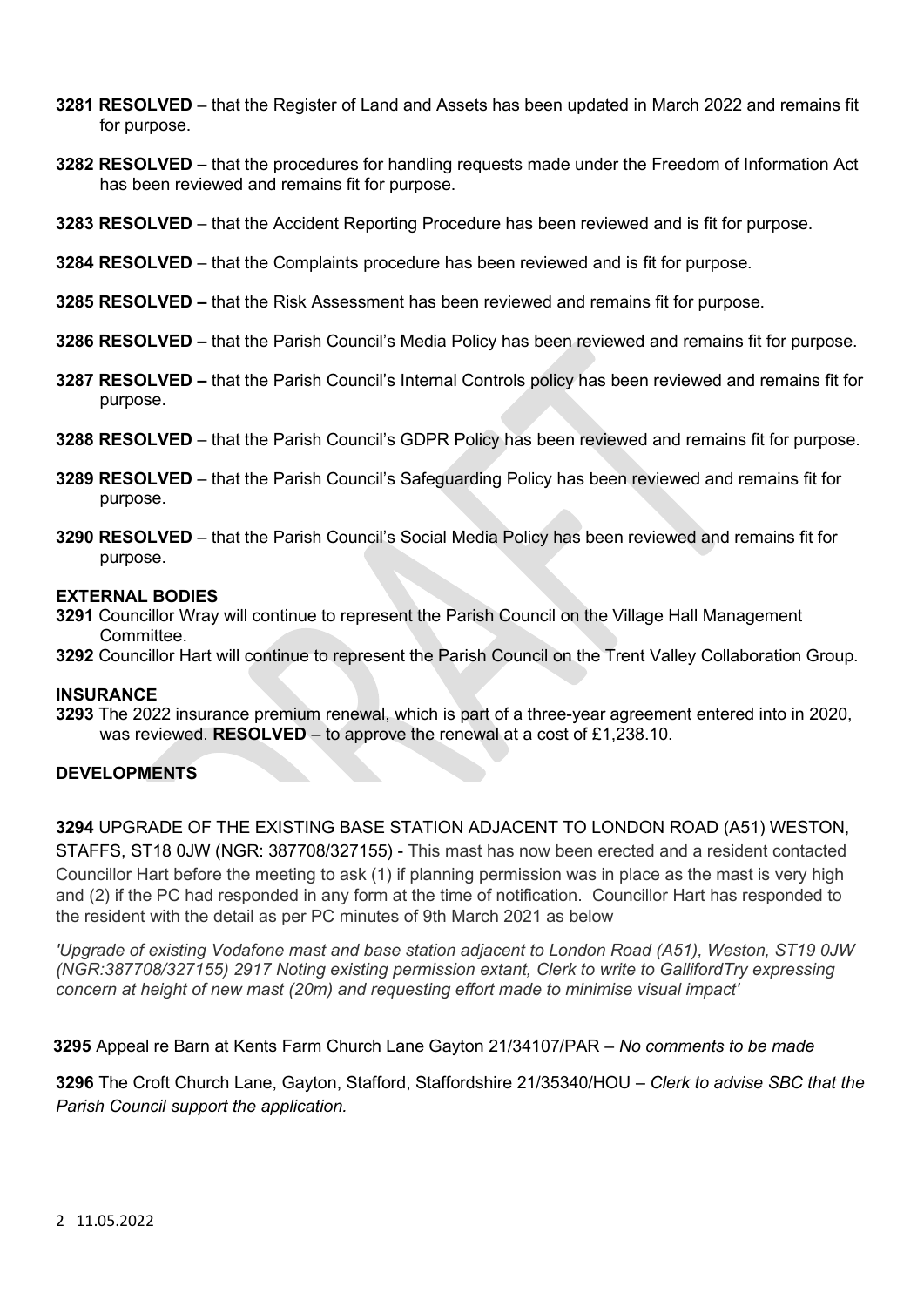## **TREES AND CHILDREN'S PLAY AREA**

**3297** The second coat of paint has not yet been applied by the painter. *Clerk to monitor*.

## **HIGHWAYS AND RIGHTS OF WAY**

#### **3298** To consider installing a third pole for the Speed Indicator Device

*Clerk to contact the Community Traffic Manager*, at Stafford County Council, and our local PCSO, to visit the village, observe the speeding, and parking issues, and offer an opinion.

A member of the local CSW Group has offered to collect the data from the SID, monthly, and share it. The meeting agreed the *Clerk should provide him with the necessary software to undertake this*. *Clerk to liaise with him, via Councillor Hart.*

#### **3299** Green Road / A518 Entrance and Exit

Was considered important to obtain the views of as many residents as possible before proposing changes to the traffic flow. The Community Traffic Manager, at Stafford County Council to be asked to comment.

**3300** Debris in Gayton Brook at rear of 3 Bridge Close

Weston Grounds Maintenance to be asked to remove the debris.

#### **PARISH PLAN**

**3301** There were no updates

#### **ANNOUNCEMENTS AND NOTICES 3302** None

#### **PUBLIC PARTICIPATION**

**3303** The Clerk was able to confirm to a member of the public that in respect of 22/35667/TWT - Jubilee Cottage Boat Lane Weston Stafford Staffordshire ST18 0HU / TPO 15 1974 and Trent & Mersey Canal Conservation Area – an e mail had been sent to SBC Planners in March. No response at present.

The same member of the public felt the issue at Green Road / A518 Entrance and Exit was manageable with care without need for change.

#### **REPORT FROM COUNTY COUNCILLOR**

**3304** County Councillor John Francis was not in attendance to provide a report.

#### **REPORT FROM BOROUGH COUNCILLOR**

**3305** Councillor Mrs F Beatty's last written report had been circulated prior to the meeting.

 Councillor Beatty updated the meeting on a number of additional issues, firstly the relocation of Pets@Home to M6 J14 Creswell, Stafford from Northampton. The new building houses the company's HQ and a huge technically, and environmentally advanced, wholesale distribution facility, which has won a national award for its design. The facility will employ five hundred people.

 Re the Local Plan – the Preferred Option will be circulated in the Autumn, with Parishes given the opportunity to comment. It seems likely that some rural villages will need to provide new housing stock.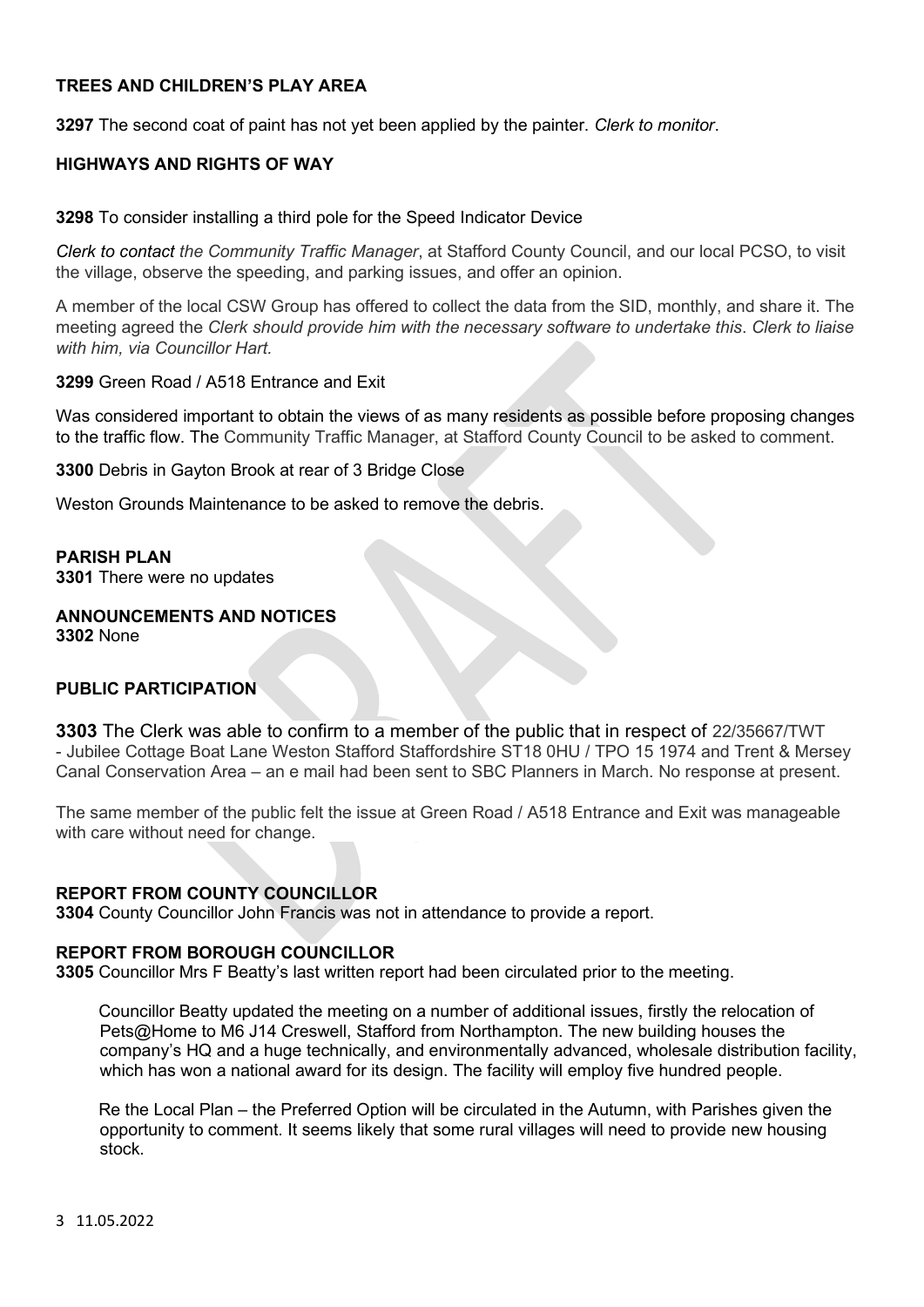Re the Serco application, Councillor Beatty explained she had "called the matter in" and the request will be heard in June or July. There have been a considerable number of objections.

 There are a considerable number of Queens Platinum Jubilee events scheduled across the County and Councillor Beatty asked if our local events could be reported onto the Borough Council's website.

## **REPORT FROM VILLAGE HALL MANAGEMENT COMMITTEE REPRESENTATIVE**

**3306** Councillor Wray reported that following the VHMC AGM there had been changes in the offices of Treasurer and Booking Secretary. The committee is critically short of officers, five presently in post, four officers with positions.

#### **FINANCES**

**3307 RESOLVED** that the PC approve payments listed below and included on the monthly Statement of Accounts/Receipts and Payments.

#### **Payments Approved and made before the meeting.**

- Clerks Net Salary April £718.89
- HMRC PAYE Clerks April £182.60
- Clerks Expenses March £28.50

#### **Payments to be made.**

- WGM Ground Maintenance work April (including Dog Bin Maintenance £72) £1,604+ Vat £320.80  $=$  £1924.80
- Gallagher Annual Insurance Premium £1,238.10
- SBC Civic Amenity Skip Charge (3 x 2hr visits) £365 + Vat £73 = £438

#### **3308 RESOLVED** that the PC approve the monthly Statement of Accounts/Receipts and Payments.

- **3309** The internal audit of annual accounts was completed in April by the internal auditor Toplis Associates Limited**.** No concerns were highlighted.
- **3310** The Annual Governance Statement for the Annual Governance and Accountability Return for the year ending March 2022 was considered. **RESOLVED –** by unanimous agreement that the PC approve the Annual Governance Statement. The Annual Governance Statement was signed by the Chair Councillor Griffiths and the Clerk
- **3311** The Annual Accounting Statement for the year ending March 2022 was considered. **RESOLVED –** by unanimous agreement that the PC approve the Annual Return Accounting Statement. The completed forms were signed by the Chair Councillor Griffiths and the Clerk.
- **3312** The bank reconciliation and explanation of significant variances were noted.
- 3313 RESOLVED to set the period for the exercise of public rights to commence on the 1<sup>st of</sup> June 2022 to 14th July 2022.
- **3314 RESOLVED** to appoint Toplis Associates Ltd as Internal Auditor for 2022/23

## **HS2 PHASE 2A**

**3315** Councillor Hart reported that despite a number of e mails matters had not progressed. Consideration will be now given to other projects such as replacement play equipment or new bus shelter.

4 11.05.2022